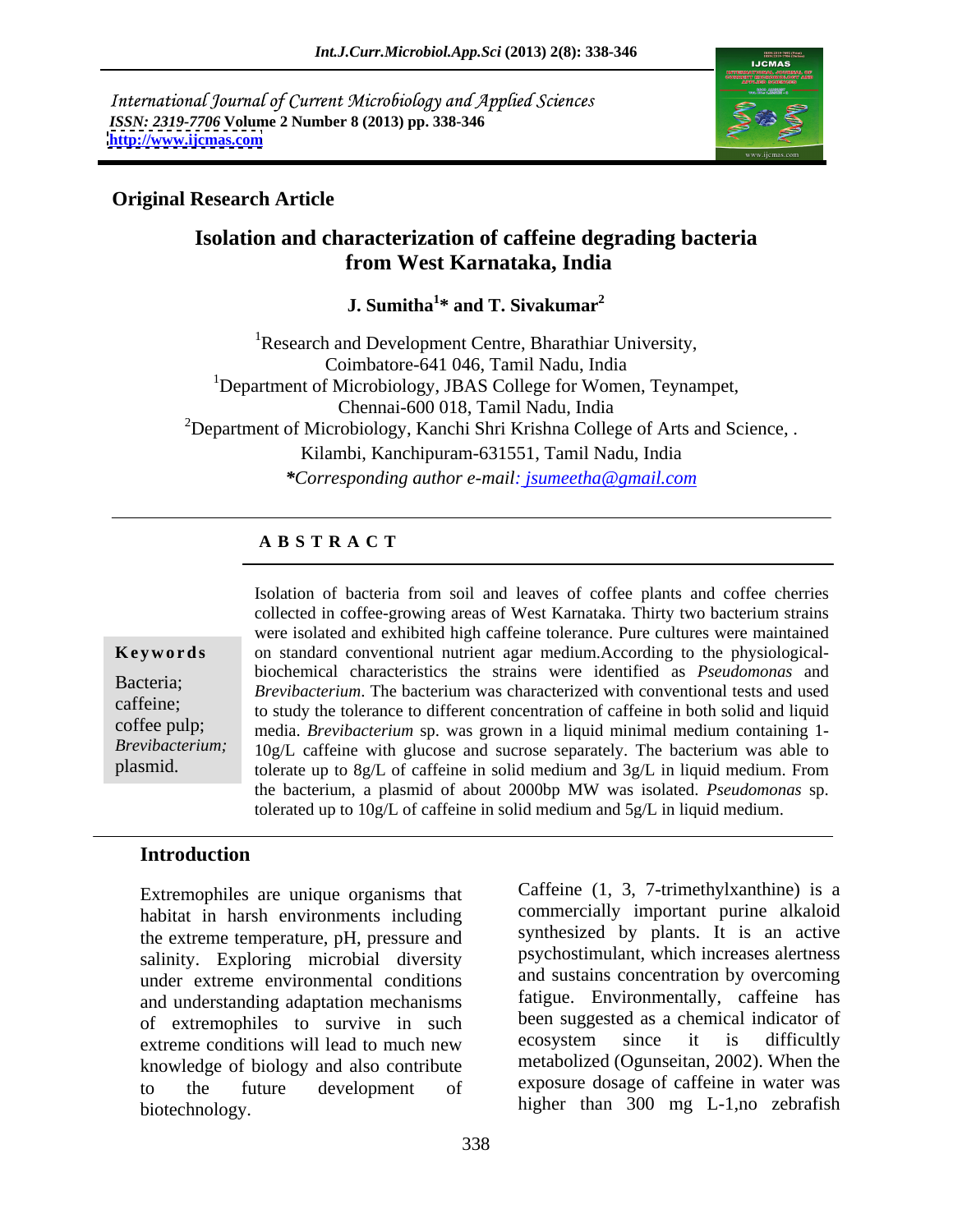embryos could survive, and caffeinetreated embryos exhibited significantly reduced tactile sensitivity frequencies of

Decaffeination is a necessary step in coffee processing to reduce the caffeine purifying medium (SPM) was also content in food products and also for the prepared as SSM except different treatment of caffeine containing effluents concentrations of caffeine (1 to 10 g/L) that are toxic to environment or for was supplemented. Liquid amplifying rendering coffee pulp and husk for other medium (LAM) was obtained after uses. To date, four major approaches for reducing caffeine content from caffeine-<br>sucrose/glucose (5.0 g /L) in the mineral containing products are conventional breeding, physicochemical methods, Genetic engineering and microbial Soil (100 g) and the other samples were degradation whilst approach for wastes soaked in 1 L distilled water for 30 min. decaffeination is rarely concerned. Solution containing microorganisms

In this aspect microbial degradation of times, and spread over the SSM surface in caffeine (1,3,7-trimethylxanthine) and Petri dishes (0.5 ml solution for each dish). related methylxanthines has been the focus After incubation at 30°C for 2-3 d, the of research in the recent past owing to fast-growing single colony was picked up major advantages that it has over with tooth tip and inoculated on SPM conventional techniques of decaffeination. surface for further purification. Colonies, The present study aims at Isolation of which could grow normally on theSPM, bacteria from soil, leaves of coffee plants were separately picked up again and and coffee cherries collected in coffee- transferred to the tubes containing 1.0 ml growing areas of West Karnataka, Screening and Amplification for CT (Caffeine Tolerance) bacteria and isolation a shaking incubator for amplification. of plasmid for further transformation Three days later, 0.3 ml of bacterial

### **Sample Collection and Isolation of Bacteria Bacterial Identification**

Coffee pulp was collected from coffee cherry, leaves, soil processing site of the Isolation of bacteria was carried out by morphological, physiological and were obtained by streak plate method.  $\qquad \qquad$  identify the bacteria and identification.

### **Amplification of the caffeine tolerant bacteria**

touch-induced movement even when Solid screening medium (SSM) for exposure dosages were very low (Chen *et* isolating the caffeine-tolerant bacteria was *al*., 2008). prepared by mixing the mineral solution with caffeine  $(2.5 \text{ g} / \text{ L})$  and agar  $(1.5\%)$ and autoclaved at 121°C for 10 min. Solid prepared as SSM except different addition of caffeine  $(0.5 \text{ g } /L)$  and sucrose/glucose (5.0 g  $/L$ ) in the mineral solution and disinfection.

studies. solution was mixed with 0.1 ml dimethyl **Materials and Methods remaining solution was used for further** Solution containing microorganisms obtained by filtration and diluted  $10^3$ - $10^6$  $3 \cdot 10^6$  $-10^6$ times, and spread over the SSM surface in with tooth tip and inoculated on SPM LAM medium (each colony for one tube), then incubated at 150 r min-1 and 30°C in sulfoxide and stored at -70°C and the tests.

## **Bacterial Identification**

coffee estate in a sterilized container. at an interval of every 2 week. Various spread plate method and pure cultures biochemical tests were performed to Pure cultures were maintained on nutrient agar medium at 4ºC and were sub-cultured morphological, physiological and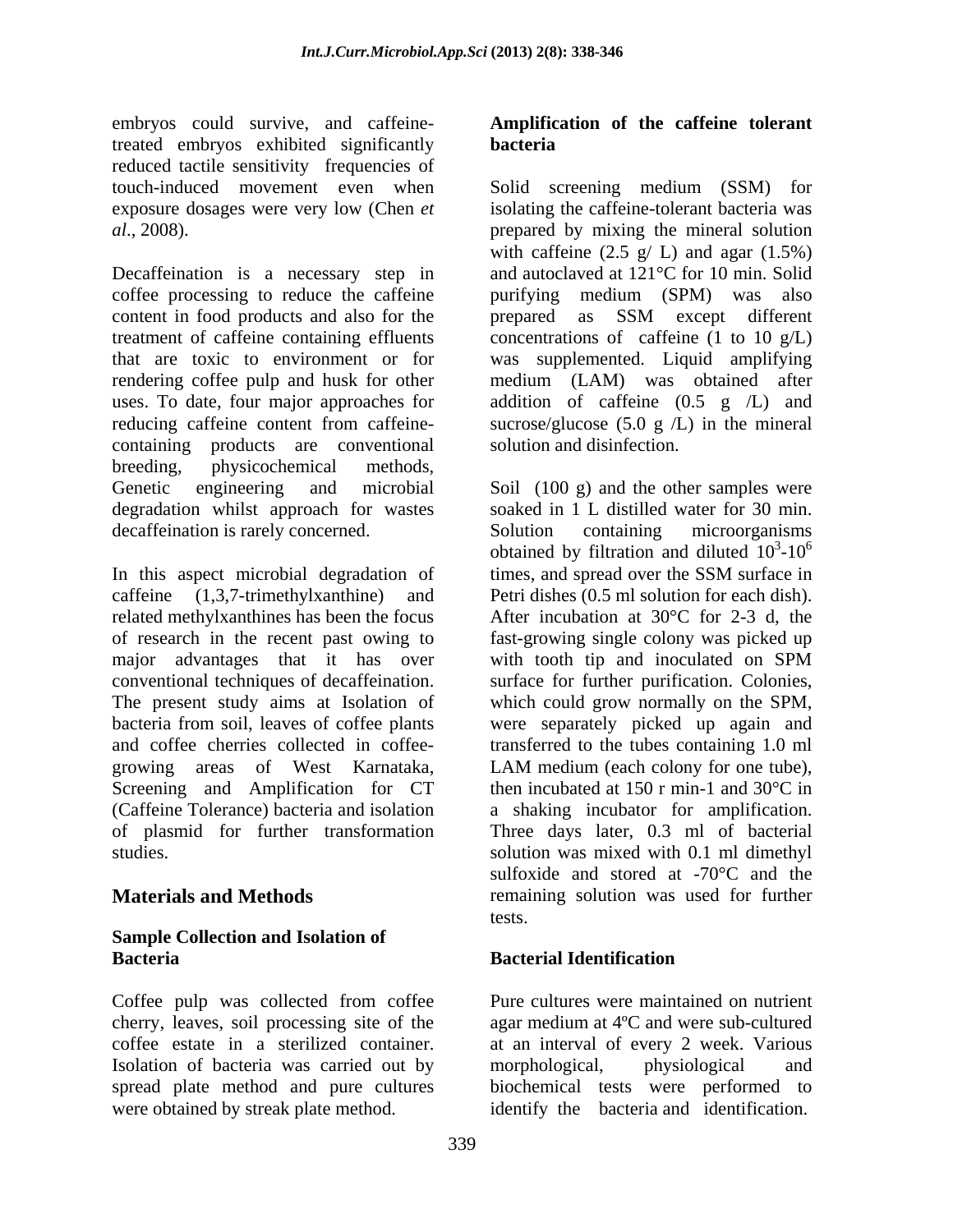The minimal medium was prepared by into the minimal medium, the temperature

# **Flask Culture Experiment for Growth**

The fresh  $(24 h)$  grown culture  $(10 \mu L)$  of the purpose of taking optical density (OD) and growth of the bacteria was measured Spectronic 20 spectrophotometer at every

plasmid from 24 hours culture of the bacterium. 20 µL of sample containing 0.2 mg/mL concentration of plasmid DNA Growth curve of the bacterium at different

After screening, a total of 89 colonies were obtained based on rapid proliferation caffeine. These colonies exhibited a similar appearance, circular in shape and ivory-white in colour. Thirty two strains of

**Preparation of Minimal Medium** them could grow normally but somewhat dissolving the following ingredients in purification, and were recorded as CT03, distilled water (g L-1): KH2PO4, 3; CT05, CT09, CT10, CT12, CT18,CT21, Na2HPO4, 6; NaCl, 5; NH4Cl, 2; glucose CT23, CT25, CT26, CT28, CT33, CT38, or sucrose, 8; in the end, a solution of CT39, CT42, CT45, CT47, CT52, CT55, MgSO4 (0.1 g/L distilled water) was CT57, CT59, CT62, CT64, CT66, CT70, added and *p*H of the medium was adjusted CT75, CT78, CT79, CT80, CT84, CT87 to 6.7. After inoculation of the bacterium them could grow normally but somewhat slowly on the SPM medium supplemented with 1to10.0 g L-1 caffeine after further and CT89 respectively

for culture condition was maintained at From the morphology and conventional 37<sup>o</sup>C. biochemical tests as given in Tables 1, it **Curve** *Brevibacterium* sp. and *Pseudomonas* sp. 9 nutrient broth was inoculated into 100 mL aqueous medium by *P. putida* is possible of the minimal media containing 1-10 g/L 20,21. In the present study, the bacterium caffeine and the control was without isolated from the coffee pulp was able to caffeine. A blank was also maintained for grow in the solid nutrient medium was confirmed that the bacterium (CT 10) isolated from coffee pulp was (CT 28) A number of workers have shown that selective removal of caffeine in containing caffeine up to 8 g/L.

by taking the OD at 600 nm by using Growth curve of the *Brevibacterium* sp. at 3 h interval from the time of inoculation. minimal media containing glucose is **Isolation of Plasmid from Bacterium Example 20** growth curve that there was hardly any Birnboim and Doly alkaline hydrolysis of caffeine beyond 8 g/L, whereas at 1-2 method was adopted for the isolation of g/L concentration, the lag phase was Growth curve of the *Brevibacterium* sp. at different concentration of caffeine in shown in Figure 1. It is evident from the growth curve that there was hardly any growth with the increasing concentration prolonged to 24-40 h.

suspended in Tris-EDTA buffer was concentration of caffeine in minimal loaded per well of 2% agarose gel. media containing sucrose is shown in **Results and Discussion** curve that there was only growth in 1 and on the SSM medium containing 2.5 g L-1 Moreover, the lag phase at 1 and 2 g/L Growth curve of the bacterium at different Figure 2. It is evident from the growth 2 g/L concentration of caffeine with sucrose, whereas no growth was observed at 4 and 8 g/L of caffeine with sucrose. Moreover, the lag phase at 1 and 2  $g/L$ caffeine concentration was prolonged up to 72 h. In the control treatment, growth started at about 48 h after incubation and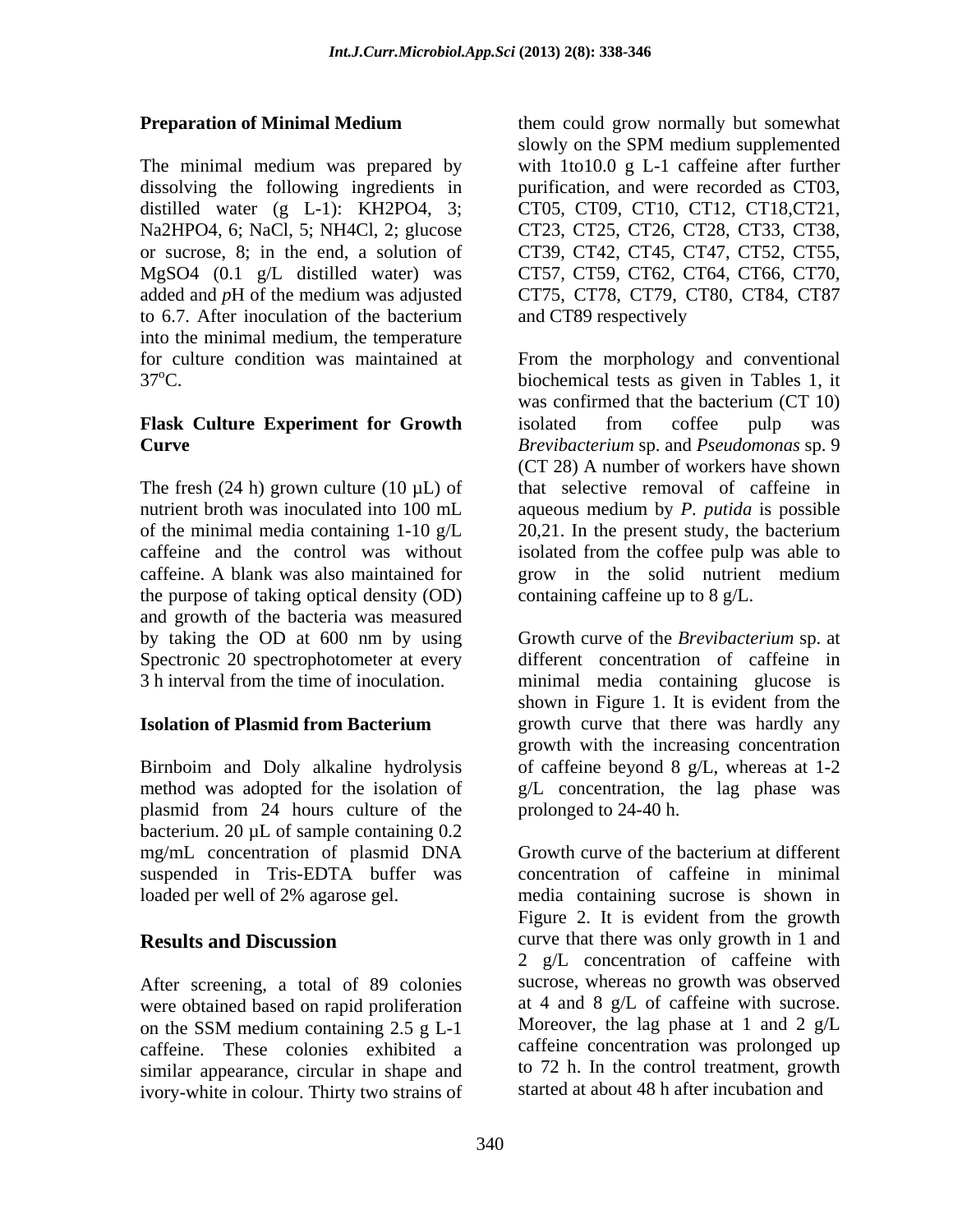| Characteristic              | <b>CT10</b>              | <b>CT28</b>              |
|-----------------------------|--------------------------|--------------------------|
| <b>Glucose fermentation</b> | $+$                      | $+$                      |
| Lactose fermentation        | $+$                      | $+$                      |
| VP & MR                     | $\overline{\phantom{a}}$ |                          |
| Citrate Utilisation         | $\overline{\phantom{0}}$ | $+$                      |
| Starch hydrolysis           | $\overline{\phantom{0}}$ | $+$                      |
| oxidase                     | $+$                      | $\overline{\phantom{0}}$ |
| Indole production           | $\overline{\phantom{0}}$ | $\overline{\phantom{0}}$ |
| Hydrogen Sulfide production | $\overline{\phantom{a}}$ | $\overline{\phantom{a}}$ |
| Gelatin hydrolysis          | $\overline{\phantom{0}}$ | $\sim$                   |
| Urease                      | $+$                      | $+$                      |
| Nitrate reduction           | $+$                      | $\overline{\phantom{0}}$ |

**Table.1** Physiological and biochemical characteristics of CT bacteria

**Figure.1** CT 10 and 28 growth in the media with addition of caffeine @ different concentration-with glucose

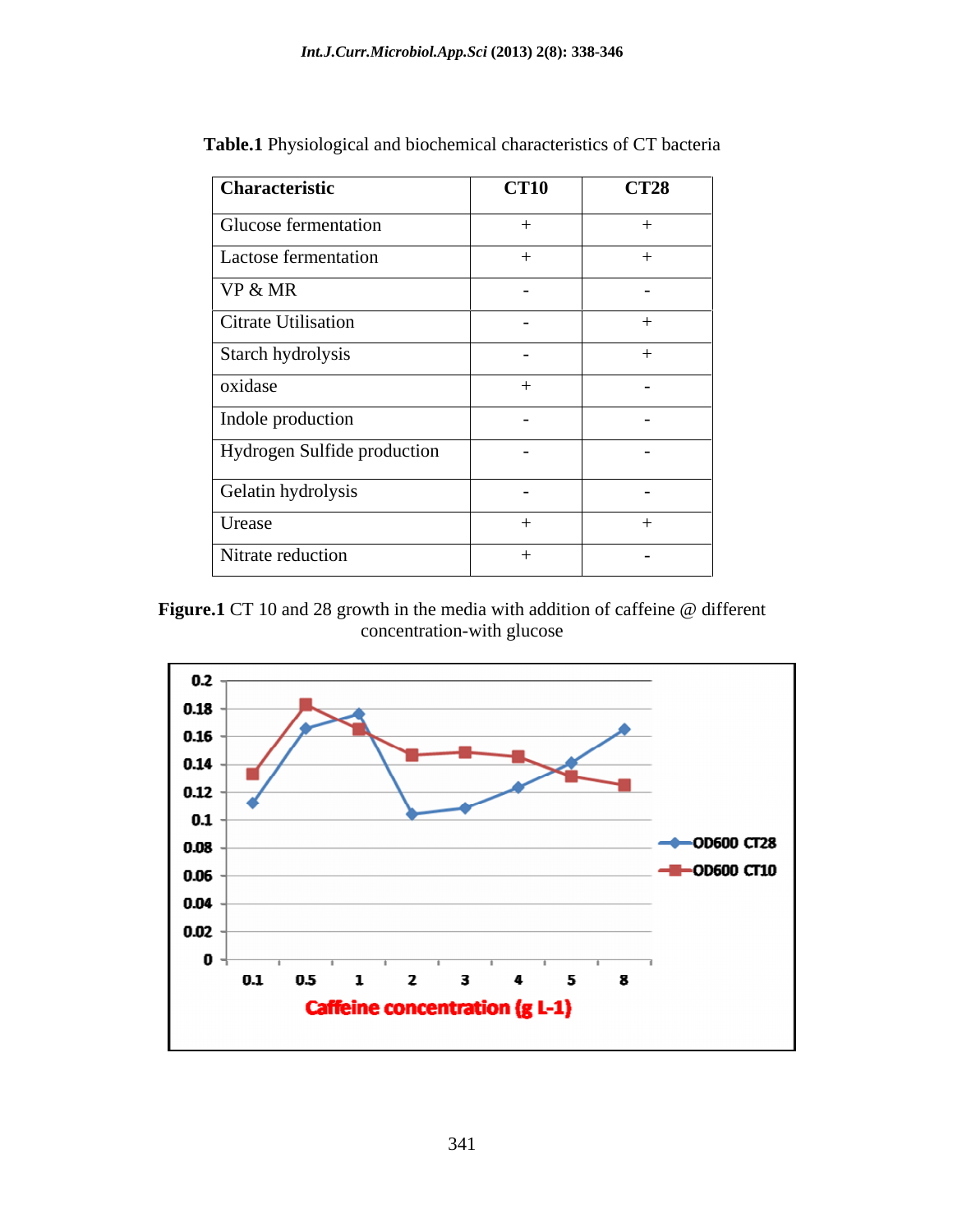

**Figure.2** CT 10 and 28 growth in the media with addition of caffeine @ different concentration-with sucrose

**Table.2** CT growth in the media with addition of different concentration of caffeine (With glucose)

| <b>Caffeine</b><br>concentration $(g L-1)$ | <b>OD600 CT10</b>     | <b>OD600 CT28</b>     |
|--------------------------------------------|-----------------------|-----------------------|
| 0.1                                        | $0.1329 \pm 0.0021d$  | $0.1124 \pm 0.0026$ d |
| 0.5                                        | $0.1828 \pm 0.0076$ e | $0.1656 \pm 0.0054e$  |
| 1.0                                        | $0.1654 \pm 0.0049e$  | $0.1765 \pm 0.0062e$  |
| 2.0                                        | $0.1468 \pm 0.0085$ d | $0.1043 \pm 0.0078$ d |
| 3.0                                        | $0.1489 \pm 0.0058c$  | $0.1087 \pm 0.0046c$  |
| 4.0                                        | $0.1456 \pm 0.0037b$  | $0.1236 \pm 0.0032b$  |
| 5.0                                        | $0.1313 \pm 0.0025a$  | $0.1413 \pm 0.0021d$  |
| 8.0                                        | 0. $1249 \pm 0.0013a$ | $0.1654 \pm 0.0010a$  |

Incubation time was 30 h, and the different letters in column indicated significant difference at *p*<0.05.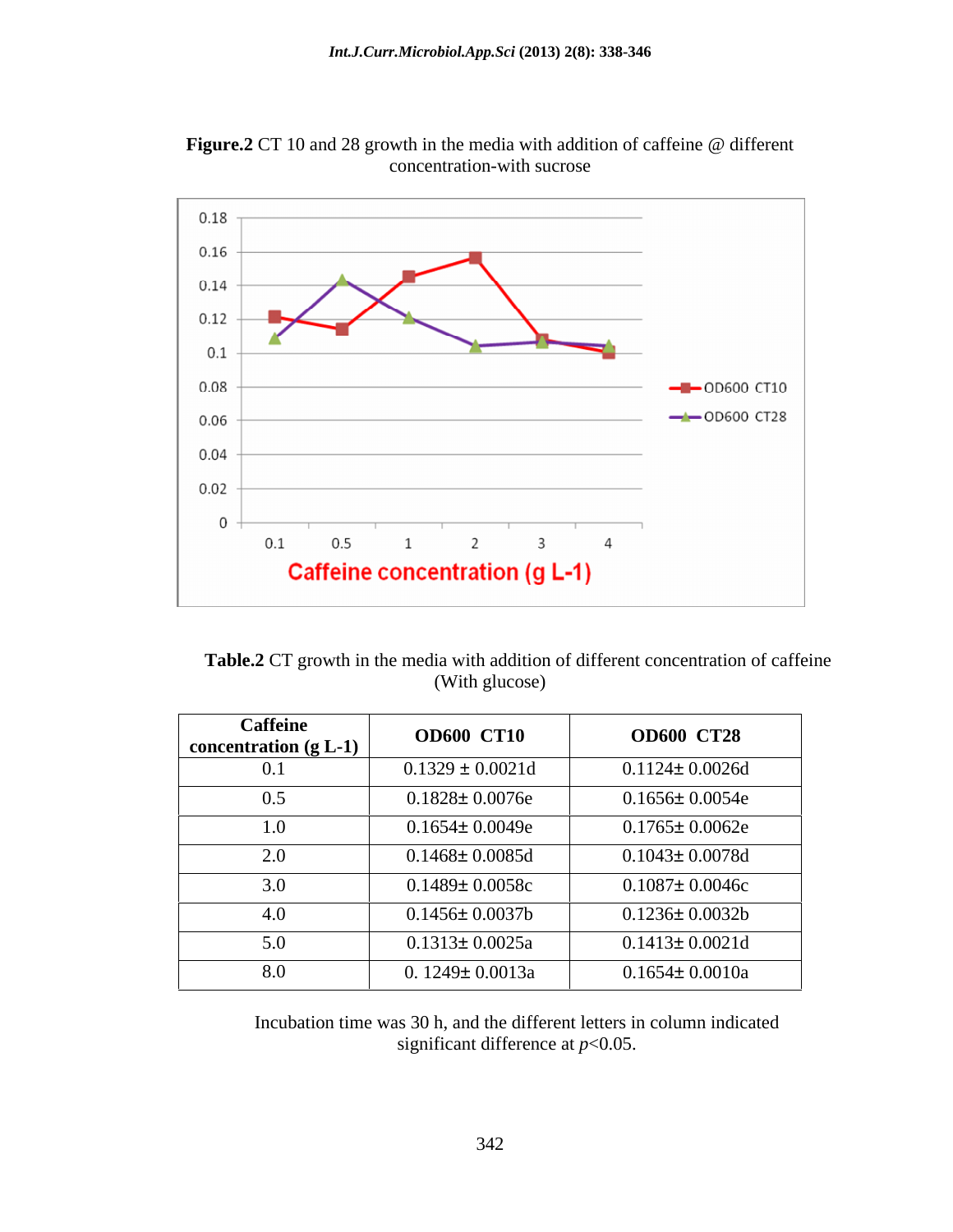| <b>Caffeine</b><br>$\vert$ concentration (g L-1) $\vert$ | <b>OD600 CT10</b>     | <b>OD600 CT28</b>      |
|----------------------------------------------------------|-----------------------|------------------------|
| 0.1                                                      | $0.1214 \pm 0.0014d$  | $0.1089 \pm 0.0012$ d  |
| $_{0.5}$                                                 | $0.1143 \pm 0.0021$ d | $0.1432 \pm 0.0018d$   |
| 0.1                                                      | $0.1453 \pm 0.0024$ d | $0.1212 \pm 0.0021d$   |
| 2.0                                                      | $0.1564 \pm 0.0034a$  | $0.1043 \pm 0.0028a$   |
| 3.0                                                      | $0.1076 \pm 0.0042c$  | $0.1064 \pm 0.0034c$   |
| 4.0                                                      | $0.1007 \pm 0.0067a$  | $0.1042 \pm 0.0029$ bd |

Table.3 CT growth in the media with different caffeine concentration of caffeine (With sucrose) (With sucrose)

Incubation time was 70 h, and the different letters in column indicated significant difference at *p*<0.05.



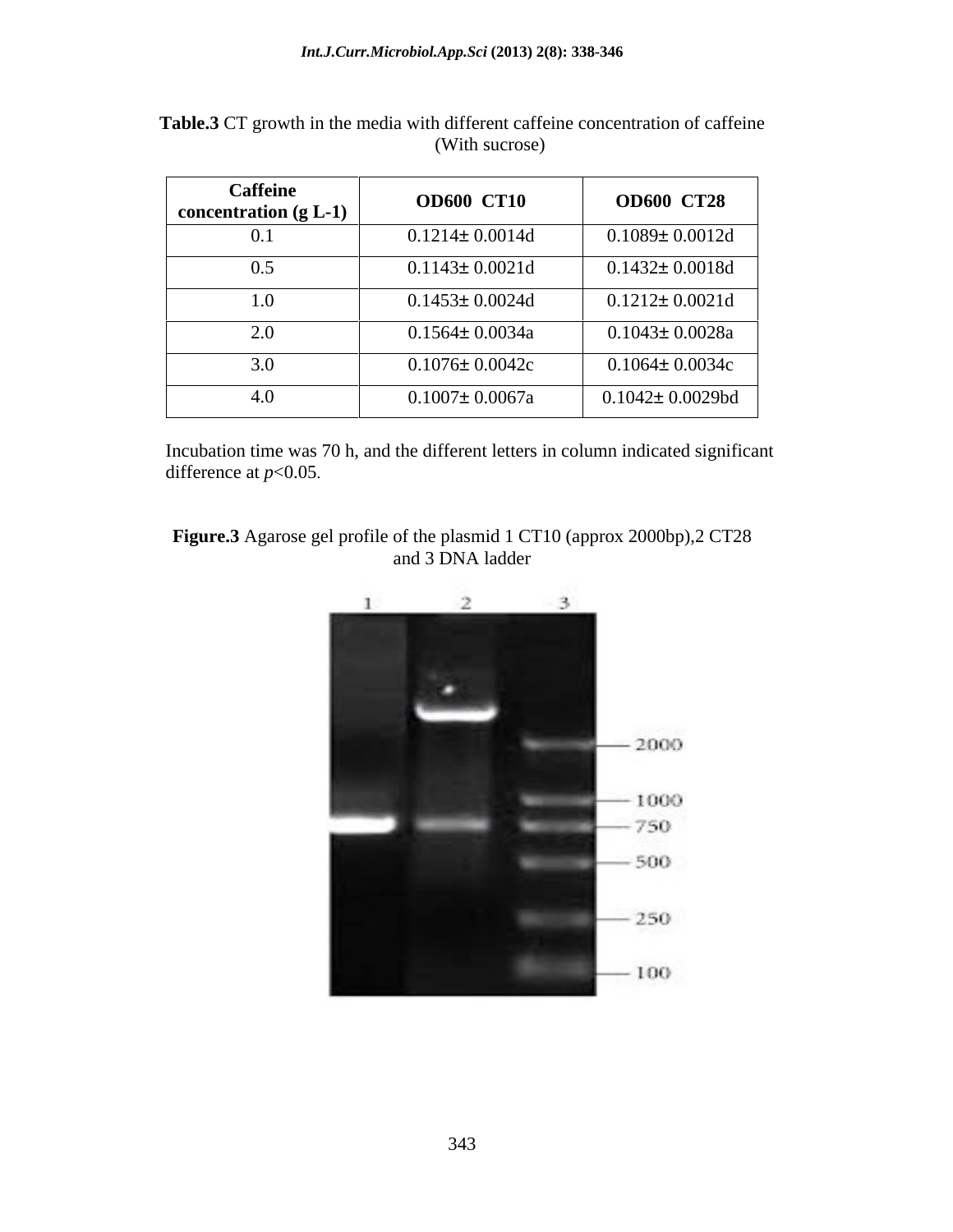without a lag phase, which stabilized and entered into stationary phase after reaching 65 h. by the contract of the *Pseudomonas* sp. isolated by

Carbohydrate sources like glucose and minimal effect on growth pattern of Mazzafera (Yamoka-Yano and Mazzafera, bacteria at low concentration of caffeine, 1999) reported that *Pseudomonas putida* from the soil of coffee estate, which was and 6 g/L in liquid medium. From the (Dash and Gummadi (2005). In the present plasmid is to be used for bringing about transformation in *E. coli*

*Brevibacterium* sp. in minimal medium with glucose or sucrose as carbohydrate source and different concentrations of caffeine  $(1-10g/L)$ , it is evident that the growth was almost the same for 1 g/L concentration of caffeine in both the medium, whereas the growth decreased in  $4g/L$  caffeine concentration. Moreover,<br>when the concentration of caffeine  $2006$ ; Mazzafera, 2002). This can be when the concentration of caffeine exceeded beyond 4g/L in sucrose achieved only through exploitation of

there was a steep rise in the population containing minimal medium, there was hardly any growth (Table 2, 3).

sucrose in the minimal media showed up to 20 g/L. Further, Yamaoka-Yano and i.e., 1 and 2 g/L, except that the lag phase strain isolated by them was capable of was much more prolonged in the sucrose degrading caffeine upto 25 g/L in liquid containing media (72 h) as compared to medium and up to 50 g/L in solid medium. glucose (24-40 h) at the same Compared to this, *Brevibacterium* sp. concentration of caffeine (Table 2, 3). Isolated from the coffee pulp and used in<br>Dash and Gummadi (2005) isolated the the present study was able to tolerate bacterium, *Pseudomonas* sp. NCIM 5235, capable of degrading highest concentration environmental perspective, it is important of caffeine (10 g/L) at a maximum rate of to explore new species of bacteria and 0.3 g/L/h as a whole cell biocatalyst fungi that are naturally capable of without any growth. The strain was also degrading caffeine so that these organisms known to tolerate high concentration of could be exploited by genetic engineering caffeine  $(\sim 20 \text{ g/L})$ . In the bacterium, a to enhance the biodegradation of caffeine plasmid was found, which had the ability in the environment. Solid wastes, such as, to degrade the caffeine when *E. coli* DH5a coffee pulp and husk, are the major cells were transformed by this plasmid contributors of environmental pollution study also, a plasmid of approximately Adams and Dougan, 1981). The presence 2000kb was isolated from the of caffeine in soil can also affect soil *Brevibacterium* sp. (Figure. 3)*.* This fertility as it inhibits seed germination and  $DH5\alpha$  bacterium. is often discharged to the surrounding From the comparative study of growth of freshwater (Buerge et al., 2003; sucrose containing minimal medium at the correct nusk and pulp, which can then *Pseudomonas* sp. isolated by Gokulakrishnan *et al*1from the soil of a coffee estate was able to tolerate caffeine Mazzafera(Yamoka-Yano and Mazzafera, 1999) reported that *Pseudomonas putida*  Isolated from the coffee pulp and used in the present study was able to tolerate caffeine only up to8 g/L in solid medium and 6 g/L in liquid medium. From the from the coffee estates (Bressani, 1979; of caffeine in soil can also affect soil growth of seedlings (Friedman and Waller, 1983). Coffee pulp containing waste water water bodies resulting in contamination of freshwater (Buerge *et al*., 2003; Glassmeyer *et al*., 2005) . The ingestion of caffeine and its chlorinated byproducts (derived during chlorination of water) have severe adverse effects on the physiological system (Mohapatra et al., 2006) <sup>12</sup> . However, bio-decaffeination can be used effectively for the solid wastes like coffee husk and pulp, which can then be used as animal feed ((Mohapatra *et al*., 2006; Mazzafera, 2002). This can be achieved only through exploitation of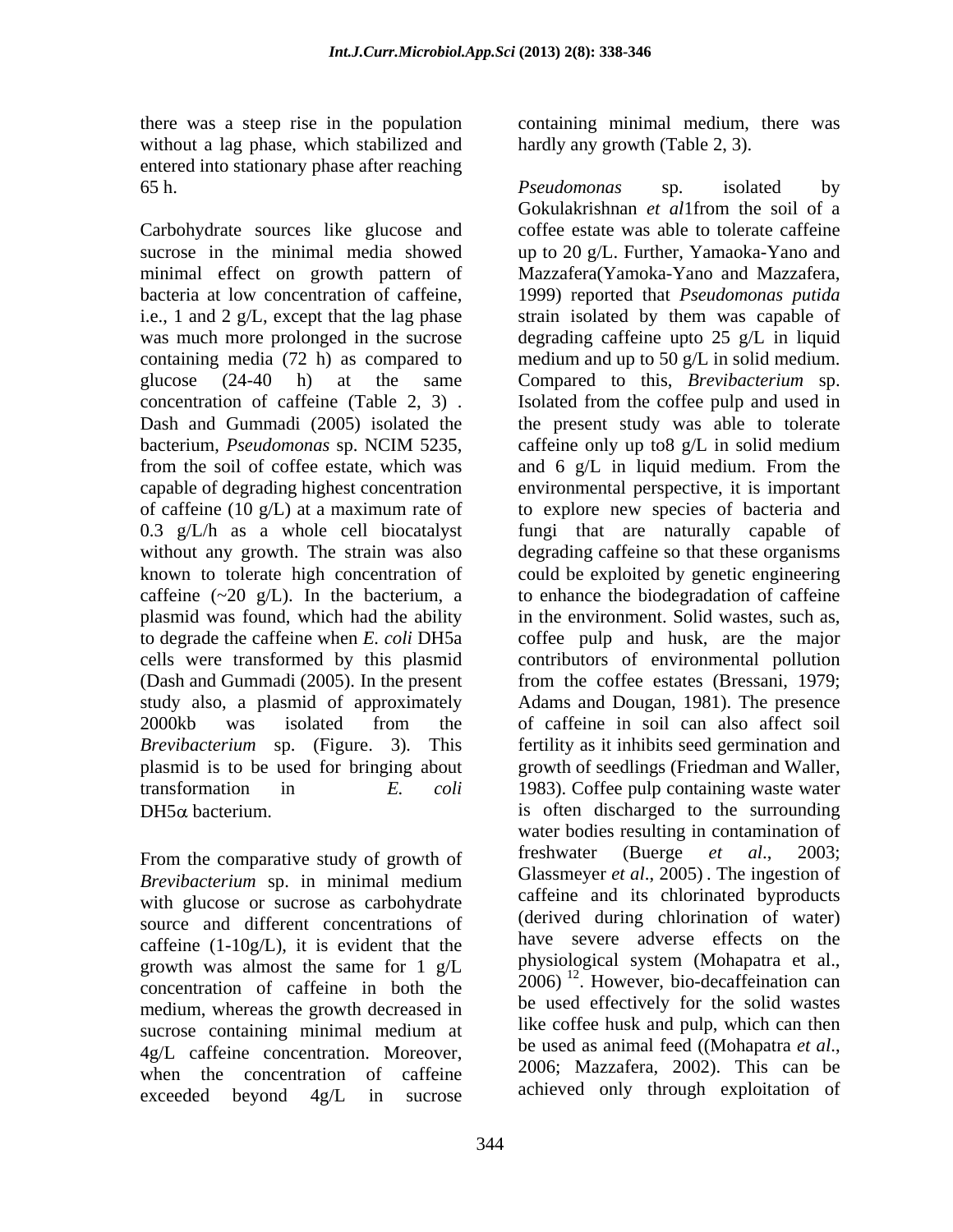caffeine containing waste and by Kolpin, J.D. Cahill, S.D. Zaugg et al., their capacity of caffeine degradation.

- Adams, M. R., andDougan, J. 1981., 39: 5157-5169.<br>Biological management of coffee Gokulakrishnan, S., K. Chandraraj and processing. Trop Sci. 123:178-196.
- Birnboim, H. C., and Doly, J. A. 1979. rapid alkaline extraction procedure for caffeine. En creening recombinant plasmid DNA 37: 225-232. screening recombinant plasmid DNA. Nucleic Acids Res. 7: 1513-1523.
- Brand, D., A. Pandey, S. Roussos and Augur, C. 1999. Caffeine degradation<br>Soccol C. R. 2000 Biological in solid state fermentation by detoxification of coffee husk by filamentous fungi using a solid state fermentation system. Enz. Microbial
- Bressani, R., 1979. Anti-physiological factors in coffee pulp, in Coffee pulp: utilization, publication 108e, edited by J. E. Braham and R Bressani Centre, Ottawa, Canada. pp. 83-88.
- Buerge, I. J., T. Poiger, M.D. Muller and by micro<br>Buser, H. R. 2003, Caffeine, an. 481-482. Buser, H. R. 2003. Caffeine, an 481-482.<br>anthropogenic marker for wastewater Mandel, M., and Higa, A. 1970. Calcium anthropogenic marker for wastewater Mandel, M., and Higa, A. 1970.<br>
contamination of surface water dependent bacteriophage Environ. Sci. Technol. 37: 691-700.
- Cohen, S. N., A.C.Y. Chang and Hsu, L. Mazzafera, P., 2002. Degradation of 1972. Nonchromosomal antibiotic caffeine by microorganisms and transformation of *Escherichia coli* by R-factor DNA, Proc Natl Acad Sci
- Dash, S. S., and Gummadi, S. N. 2006.
- Friedman, J., and Waller, G. R. Caffeine 199-207. hazards and their prevention in germinating seed of coffee. J .Chem. Ecol. 9: 1099-1106. *Pseudomonas putida* strain C 3024.
- naturally occurring organisms in the Glassmeyer, S. T., E.T. Furlong, D.W. genetically engineering them to enhance 2005. Transport of chemical and **References** use as indicators of human fecal Kolpin, J.D. Cahill, S.D. Zaugg *et al*., 2005. Transport of chemical and microbial compounds from known waste water discharge: Potential for contamination. Environ. Sci. Technol. 39: 5157-5169.
	- Gokulakrishnan, S., K. Chandraraj and Gummadi, S. N. 2005. Microbial and enzymatic methods for the removal of caffeine. Enzyme. Microb. Technol. 37: 225-232.
	- Soccol, C. R. 2000. Biological in solid state fermentation by<br>detoxification of coffee busk by Aspergillus tamari: Effects of Hakil, M., F. Voisinet, G.V. Gonzalez and Augur, C. 1999. Caffeine degradation in solid state fermentation *Aspergillus tamari*: Effects of additional nitrogen sources. Process Biochem. 35: 103-109.
	- Technol. 27: 127-133. Holt, J. G., N.R. Krieg, P.H.A. Sneath,<br>ssani R., 1979 Anti-physiological J.T. Stanley and Williams, S. T. 2000. Composition, technology and bacteriology, 9th edn (Lippincott Holt, J. G., N.R. Krieg, P.H.A. Sneath, J.T. Stanley and Williams, S. T. 2000. Bergey's manual of determinative Williams and Wilkins Publishers, Philadelphia,USA). pp. 23-110.
	- (International Development Research Kurtzmann, R.H., and Schwimmer, S.<br>Centre Ottawa Canada pp. 83-88 Caffeine removal from growth media Kurtzmann, R.H., and Schwimmer, S. Caffeine removal from growth media by microorganisms. Experientia. 127: 481-482.
	- contamination of surface water. Mandel, M., and Higa, A. 1970. Calcium dependent bacteriophage DNA infection. J. Mol. Biol. 53: 159-162.
	- resistance in bacteria: Genetic potential use of decaffeinated coffee Mazzafera, P., 2002. Degradation of caffeine by microorganisms and husk and pulp in animal feeding. Sci. Agric. 59: 815-821.
	- USA. 69: 2110-2114. Mazzafera, P., O. Olson and Sandberg, G.<br>
	A S. S. and Gummadi S. N. 2006 1994. Degradation of caffeine and Biodegradation of caffeine by melated methyl xanthines by Serratia *Pseudomonas* sp. NCIM 5235. Res. J. Microbiol. 1: 115-123. coffee cultivation. Microb. Ecol. 31: Mazzafera, P., O. Olson and Sandberg, G. 1994. Degradation of caffeine and related methyl xanthines by Serratia marcescens isolated from soil under 199-207.
		- Middlehoven, W. J., 1982. Degradation of caffeine by immobilized cells of